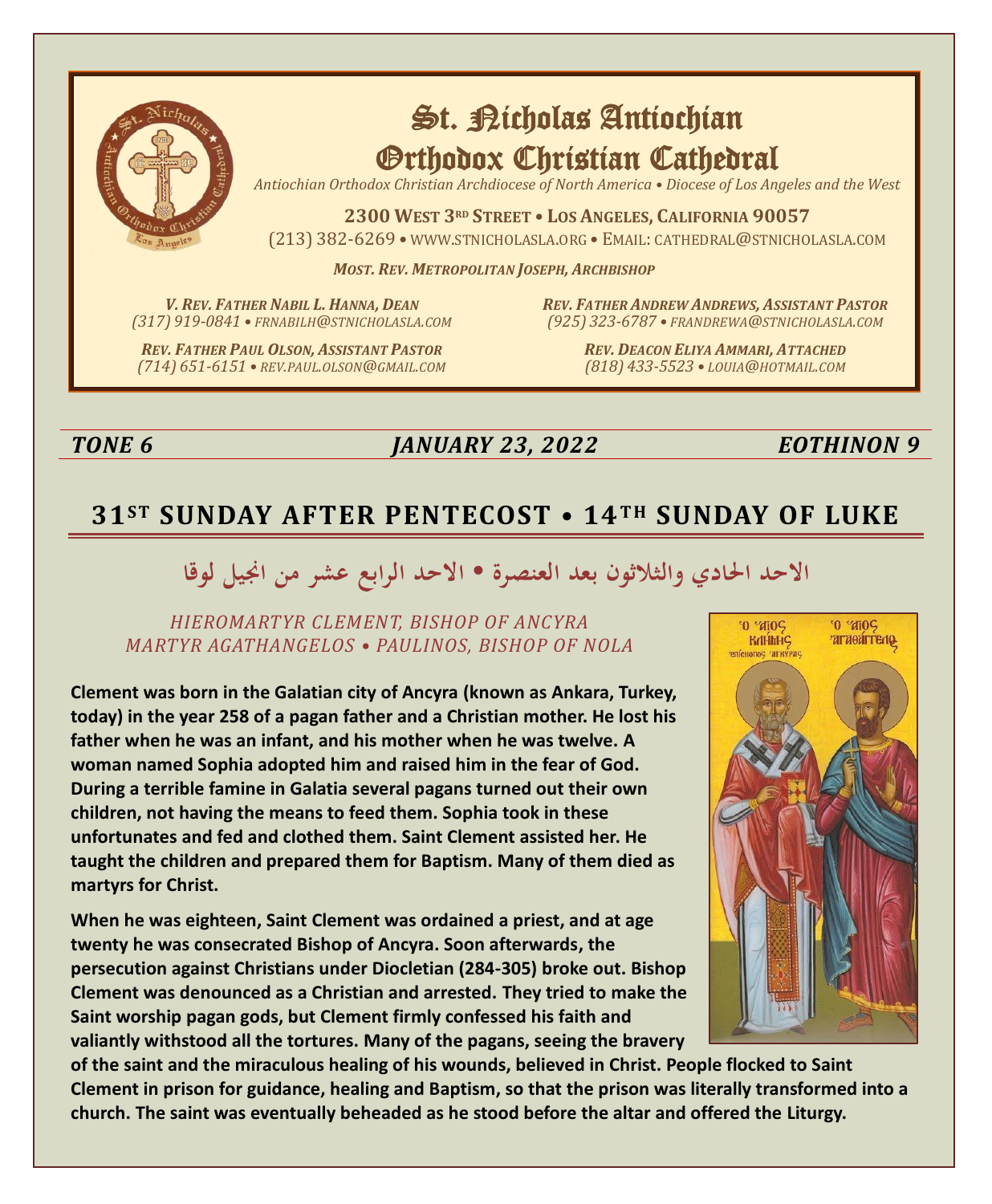# LI T U RGY VA R I AT I O N S

# **THIRD ANTIPHON: TROPARION OF THE RESURRECTION (TONE 6)**

When Mary stood at Thy grave, looking for Thy sacred body, angelic powers shone above Thy revered tomb, and the soldiers who were to keep guard became as dead men. Thou ledest Hades captive and wast not tempted thereby. Thou didst meet the Virgin and didst give life to the world, O Thou Who art risen from the dead, O Lord, glory to Thee.

إنَّ القُوَّاتِ الملائكِيَّةِ ظَهَروا على قَبْرِكَ الْمُؤَقَّرِ، والحُرَّاسَ صاروا َ į, ر َ <u>بة</u> يت<br>ي ا كالأمواتِ، ومَرْيَمَ وَقَفَتْ عِنْدَ الْقَبْرِ طَالِبَةً جَسَدَكَ الطاهِرَ، ر<br>ا ِ  $\ddot{\phantom{0}}$  $\ddot{\cdot}$ ب ِ ر ا<br>ا ن َ ر  $\overline{\phantom{a}}$ فَسَبَيْتَ الجَحيمَ ولَمْ بُحَرَّبْ مِنْهُ، وصادَفْتَ البتولَ مانِحاً الحياة. ە<br>م ِ ً<br>ٔ ر َ ي  $\ddot{\cdot}$  $\ddot{\phantom{0}}$ ر ٔ. فيا مَنْ قامَ مِنْ بينِ الأمواتِ، يا ربُّ المجْدُ لَكَ. لَ ر .<br>-ِم∕ َ .<br>- $\overline{\phantom{a}}$ 

# **Schedule of Regular Weekly Services**

| Sundays:   | Matins, 9:15 AM          |  |
|------------|--------------------------|--|
|            | Divine Liturgy, 10:30 AM |  |
| Saturdays: | Great Vespers, 6:00 PM   |  |

**Confession: After Saturday Vespers During Sunday Matins Or by Appointment** *Remember to turn* 



*See Calendar for Feast Days and Other Weekday Services Scheduled*

# **Order for Holy Communion**

Members of the Orthodox Church age seven and above must prepare for Holy Communion with a recent confession, prayer, fasting from all food and drink from midnight (unless a medical condition preclude it), being in church *before* the Epistle and Gospel readings, and being at peace with everyone.

**CHILDREN** going to church school and their teachers should come down the center aisle first. (Small children may need to be assisted by their parents.)

**ALL OTHERS** should wait until an usher dismisses your row from the center aisle. Then return to your place by a side aisle for the prayers of thanksgiving and the final blessing and dismissal. Please let choir members pass when they come down for Communion.

# **A Warm Welcome to Our Guests**

We are glad you are worshipping with us. Please note that participation in **Holy Communion is limited to members of the Orthodox Church** in good standing, who have prepared with prayer, fasting and a recent confession.

For all others: though we cannot share Communion with you—since it is an expression of membership and full unity in faith—you are welcome to come forward after the dismissal, receive a blessing and partake of the blessed bread (from the large bowls). Please also sign our guest book and introduce yourself to Fr. Nabil or Fr. Andrew during coffee hour. You may inquire with them how you can become a member.

# **Coronavirus Precautions**

Los Angeles County requires everyone to wear masks indoors, *including in churches*.

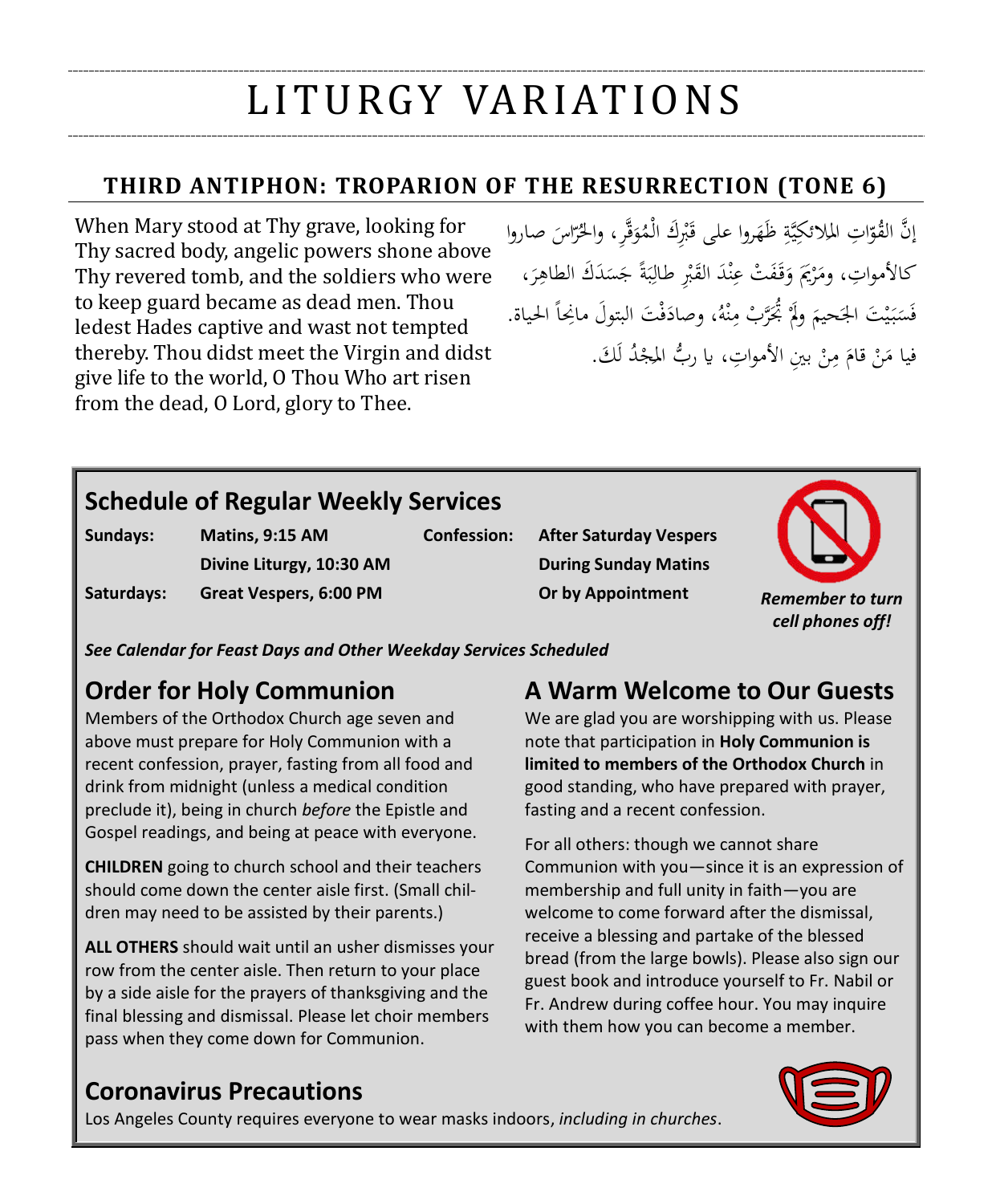#### **Troparion of the Resurrection (Tone 6)**

When Mary stood at Thy grave....

#### **Troparion for St. Clement of Ancyra (Tone 4)**

Thou didst blossom forth for the faithful, O most sacred Clement, as a branch of holiness, a staff of contest, a most sacred flower, and a sweet God-given fruit. But as a fellowsufferer of martyrs and a fellow-prelate of hierarchs, intercede with Christ our God that our souls be saved.

لَقَدْ نَبَتَّ لِلْمؤمِنينَ ياكُلِّيَّ الشَرَفِ كْليمَنْضُس، كَرَمَةَ بِرِّ  $\ddot{\cdot}$ ب .<br>. ر<br>ا ٳٚ ن ِ ن **ه** ب ï  $\ddot{\cdot}$ ُ<br>ر وغُصْنَ جِهادٍ وزَهْرَةَ طُهْرٍ، وثَمَرًا لَذيذاً مَنَحَهُ الله. فالآنَ إذْ  $\epsilon$ **ر**<br>ا ر  $\overline{a}$ َ ن  $\overline{\phantom{a}}$  $\overline{a}$ أَنَّكَ شَرِيكٌ لِلْشُهَداءِ في الجِهادِ وَلِرُؤَساءِ الكَهَنَةِ في العَرْشِ، ر َ  $\ddot{\phantom{0}}$ ن َ ِ ِ ل َ ِ ِ َ لر ِ ٳٚ تَشَفَّعْ إلى المسيحِ الإلَهِ أَنْ يُخَلِّصَ نُفوسَنا. ِ ر **ـ** 

#### **Troparion of St. Nicholas (Tone 4)**

The verity of your actions revealed you to your flock, a rule of faith, an icon of mildness, and teacher of abstinence, O Father Bishop Nicholas; wherefore by humility you have achieved exaltation and by poverty richness. Intercede with Christ our God to save our souls.

ة<br>أ لَقَدْ أَظْهَرَتْكَ أَفْعالُ الحقِّ لِرَعِيَّتِكَ قانوناً للإيمانِ، وصورَةً َ ِ ي .<br>ر ؚ<br>إ ل ِ ت ر<br>ا َ <u>بة</u> لْوَداعةِ، ومُعَلِّماً لِلإِمْساكِ، أَيُّها الأَبُ ورَئيسُ الكَهَنَةِ<br>. .<br>ا ن َ َ ِ ٳٚ َ **تة** َ ِ ل نيقولاوس. فَلِذَلِكَ أَحْرَزْتَ بالتَّواضُعِ الرِّفْعَة، وبالمسكَنَةِ الغِنى. َ ِ ر<br>. ر ِ ِ َ ِ ٍ<br>نه  $\ddot{\phantom{0}}$ ن فَتَشَفَّعْ إلى المسيحِ الإلهِ أَنْ يُخَلِّصَ نفوسَنا. ٠ ٳٚ أ ِ ر ت َ

#### **Kontakion of the Meeting of the Lord (Tone 1)**

Thou, O Christ God, Who by Thy Birth, didst sanctify the Virgin's womb, and, as is meet, didst bless Simeon's arms, and didst also come to save us, preserve Thy fold in wars, and confirm them whom Thou didst love, for Thou alone art the Lover of mankind.

أَيُّها المسيحُ الإلهُ، يا مَنْ بِمَوْلِدِهِ قَدَّسَ الْمُسْتَوْدَعَ البَتولِيِّ، ؘ َ ر ر <u>َ</u> َ ِ ِ ل ر ِ .<br>.<br>.  $\overline{\phantom{a}}$ وبارَكَ يَدَيْ سِمْعانَ كَما لاقَ، وأدْرَكَنا الآنَ وخَلَّصَنا؛ إِحْفَظْ َ ر<br>ا ر يا<br>. َ ر  $\ddot{\phantom{0}}$ رَعِيَّتَكَ بِسَلامٍ في الحُروبِ، وأَيِّدِ الملوكَ الذينَ أَحْبَبْتَهُمْ، بِما ِ ر ر  $\ddot{\cdot}$ ر <u>:</u>  $\ddot{\phantom{0}}$ ً<br>ز أَنَّكَ وَحْدَكَ مُحِبٌّ لِلْبَشَرِ. ِ ر

َّة ي الئكِ ِت امل ا ّ ُو إ َّن الق ....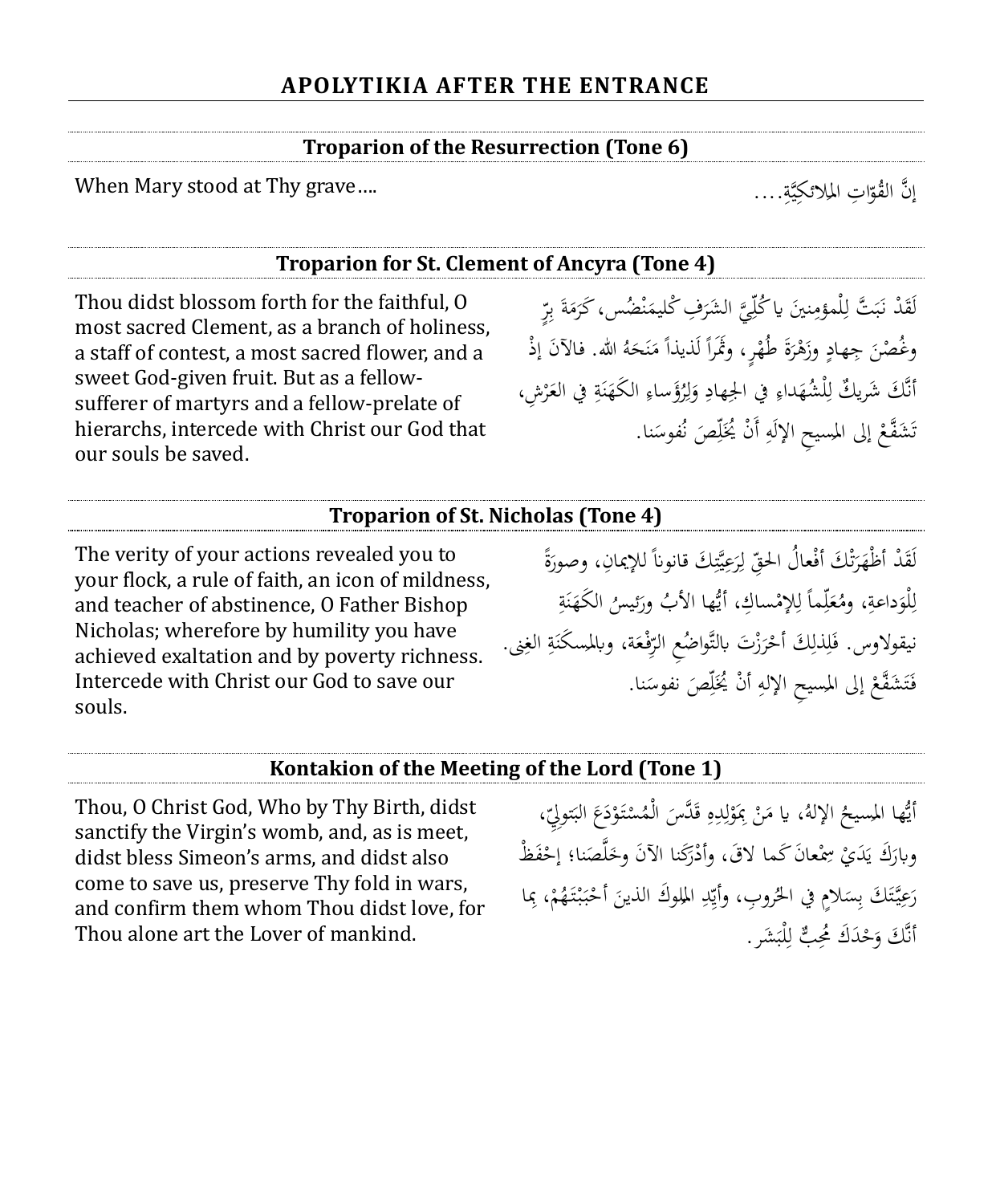#### **THE SCRIPTURE LESSONS**

| Prokeimenon                 |
|-----------------------------|
| (Psalm 27.9, 1 LXX; Tone 6) |

O Lord, save your people, and bless your inheritance.

*Verse:* To You, O Lord, have I cried, O my God.

#### **From St. Paul's First Epistle to Timothy (1.5-17; 31st Sunday after Pentecost)**

TIMOTHY, MY SON, the saying is sure and worthy of full acceptance, that Christ Jesus came into the world to save sinners. And I am the foremost of sinners; but I received mercy for this reason, that in me, as the foremost, Jesus Christ might display His perfect patience for an example to those who were to believe in Him for eternal life. To the King of Ages, immortal, invisible, the only God, be honor and glory to the ages of ages. Amen.

#### **Holy Gospel according to St. Luke (18.35-43; 14th Sunday of Luke)**

AT THAT TIME, when Jesus drew near to Jericho, a blind man was sitting by the roadside begging; and hearing a multitude going by, he inquired what this meant. They told him, "Jesus of Nazareth is passing by." And he cried, "Jesus, Son of David, have mercy on me!" And those who were in front rebuked him, telling him to be silent; but he cried out all the more, "Son of David, have mercy on me!" And Jesus stopped, and commanded him to be brought to Him; and when he came near, He asked him, "What do you want me to do for you?" He said, "Lord, let me receive my sight." And Jesus said to him, "Receive your sight; your faith has made you well." And immediately he received his

**بروكيمننا )اللحنا6؛امزمورا،27.9ا1(ا** رص لّ ب َ َ خ اي ُّ َ َك ر وابِر مرياثَك. رك َشع ٳٌ ب ر إِلَيْكَ يا رَبُّ أَصْرُخُ وإلى إلْهِي أَتَضَرَّع.

َ

**القدي ِس بولس رسالة ن م ٌ ْصل َسوِل فَ الر األوىلاإىلاا ِ ْ ِ تيموثــاوس )ا-1.15ا17؛ااألحدااحلادي واالثالثوانا(ا**

يَا وَلَدي تِيمُوثَاوُس، صَادِقَةٌ هِيَ الْكَلِمَةُ وَمُسْتَحِقَّةٌ كُلَّ قُبُولٍ:<br>. ب ة<br>أ ت ر َ **ه** ا ِ<br>: ِ ِ  $\overline{a}$ ڹ َ .<br>ا ر أَنَّ الْمَسِيحَ يَسُوعَ جَاءَ إِلَى الْعَالَمِ لِيُخَلِّصَ الْخُطَاةَ الَّذِينَ أَوَّلُمُمْ<br>ِ  $\ddot{\phantom{0}}$ ٳٚ َ ي ِلُّ ل َ ِ إ </sub> .<br>. ي  $\zeta$ **ه** أَنَا. لَكِنَّنِي لِهَذَا رُحِمْتُ: لِيُظْهِرَ يَسُوعُ الْمَسِيحُ فِيَّ أَنَا أَوَّلاً كُلَّ<br>م ً ِ نا<br>ا **ه** ي ر<br>. ي ؚ<br>ڸ أَنَاةٍ، مِثَالاً لِلْعَتِيدِينَ أَنْ يُؤْمِنُوا بِهِ لِلْحَيَاةِ الأَبَدِيَّةِ. وَمَلِكُ ِ  $\overline{\phantom{a}}$ َ ٍ<br>نه يد<br>يا ب<br>.  $\ddot{\circ}$  $\ddot{\phantom{0}}$ ي َ ِ ل ⊿<br>≀ ِ ن ∕' ر <u>:</u> ; ت َ ِ ئے<br>ن ث ∕'  $\ddot{\tilde{c}}$ نا<br>ا الدُّهُورِ الَّذِي لاَ يَفْنَى وَلاَ يُرَى، الإِلَهُ الْحَكِيمُ وَحْدَهُ، لَهُ<br>م َ ر َ َ ب<br>: ر الْكَرَامَةُ وَالْمَجْدُ إِلَى دَهْرِ الدُّهُورِ . آمِينَ. َ  $\overline{\phantom{a}}$ ر<br>ا ِم∕ ر ِ إ

| مِنْ بِشارَةِ القِدّيسِ لوقا الإنْجيلِيِّ البَشيرِ والتلْميذِ الطاهِر |  |                                |  |
|-----------------------------------------------------------------------|--|--------------------------------|--|
|                                                                       |  | (١٨,٣٥-٤٢٣ ؛ الأحد الرابع عشر) |  |

في ذَلِكَ الزَّمان، فيما يَسوعُ بالقُرْبِ مِنْ أَرِيحَا، كَانَ أَعْمَى<br>. ِ َ .<br>-ِم∕ ر جَالِساً علَى الطَّرِيقِ يَسْتَعْطِي. فَلَمَّا سَمِعَ الْجَمْعَ مُجْتَازاً، سَأَلَ .<br>-.<br>أ ت  $\zeta$ م<br>. .<br>.  $\zeta$ َ **ئ**ر ر ِ .<br>. مَا عَسَى أَنْ يَكُونَ هَذَا، فَأَخْبَرُوهُ أَنَّ يَسُوعَ النَّاصِرِيَّ مُجْتَازٌ. .<br>أ ت َ **م** يا<br>.  $\ddot{\phantom{0}}$  $\overline{\phantom{a}}$ <u>:</u> فَصَرَخَ قَائِلاً: "يَا يَسُوعُ ابْنَ دَاوُدَ، ارْحَمْنِي!" فَانْتَهَرَهُ<br>. <u>:</u> ي يا<br>-َ  $\overline{\phantom{0}}$ **ئ**ر .<br>.<br>. َ <u>َ</u> َ ر<br>. الْمُتَقَدِّمُونَ لِيَسْكُتَ، أَمَّا هُوَ فَصَرَخَ أَكْثَرَ كَثِيراً: "يَا ابْنَ دَاوُدَ، ٔ : ٔ.  $\ddot{\phantom{0}}$ يا<br>-<u>بر</u> ر<br>ا  $\overline{\phantom{0}}$ َ ر ي ؚ<br>ۣ **ئ**ر ارْحَمْنِي!" فَوَقَفَ يَسُوعُ وَأَمَرَ أَنْ يُقَدَّمَ إِلَيْهِ. وَلَمَّا اقْتَرَبَ سَأَلَهُ **ـ** َ ِ<br>ا ر ٍ<br>ٍ∫ إ َ Ä ر<br>ا َ َ َ  $\overline{\phantom{0}}$ قَائِلاً: "مَاذَا تُرِيدُ أَنْ أَفْعَلَ بِكَ؟" فَقَالَ: "يَا سَيِّدُ، أَنْ أُبْصِرَ." َ َ ر<br>ا ر ِ ي **ـ** .<br>م ِ ب فَقَالَ لَهُ يَسُوعُ: "أَبْصِرْ؛ إِيمَانُكَ قَدْ شَفَاكَ." وَفِي الْحَالِ أَبْصَرَ، .<br>. َ .<br>م ً<br>ا ٍ।<br>} ر ر ي Ä ر<br>ا  $\ddot{\phantom{0}}$ َ وَتَبِعَهُ وَهُوَ يُمَجِّدُ اللهَ. وَجَمِيعُ الشَّعْبِ إِذْ رَأَوْا سَبَّحُوا اللهَ. بر<br>م **ـ** ر ر<br>ا ِ ر َ َ َ َ َ ِ ب ِّ ت َ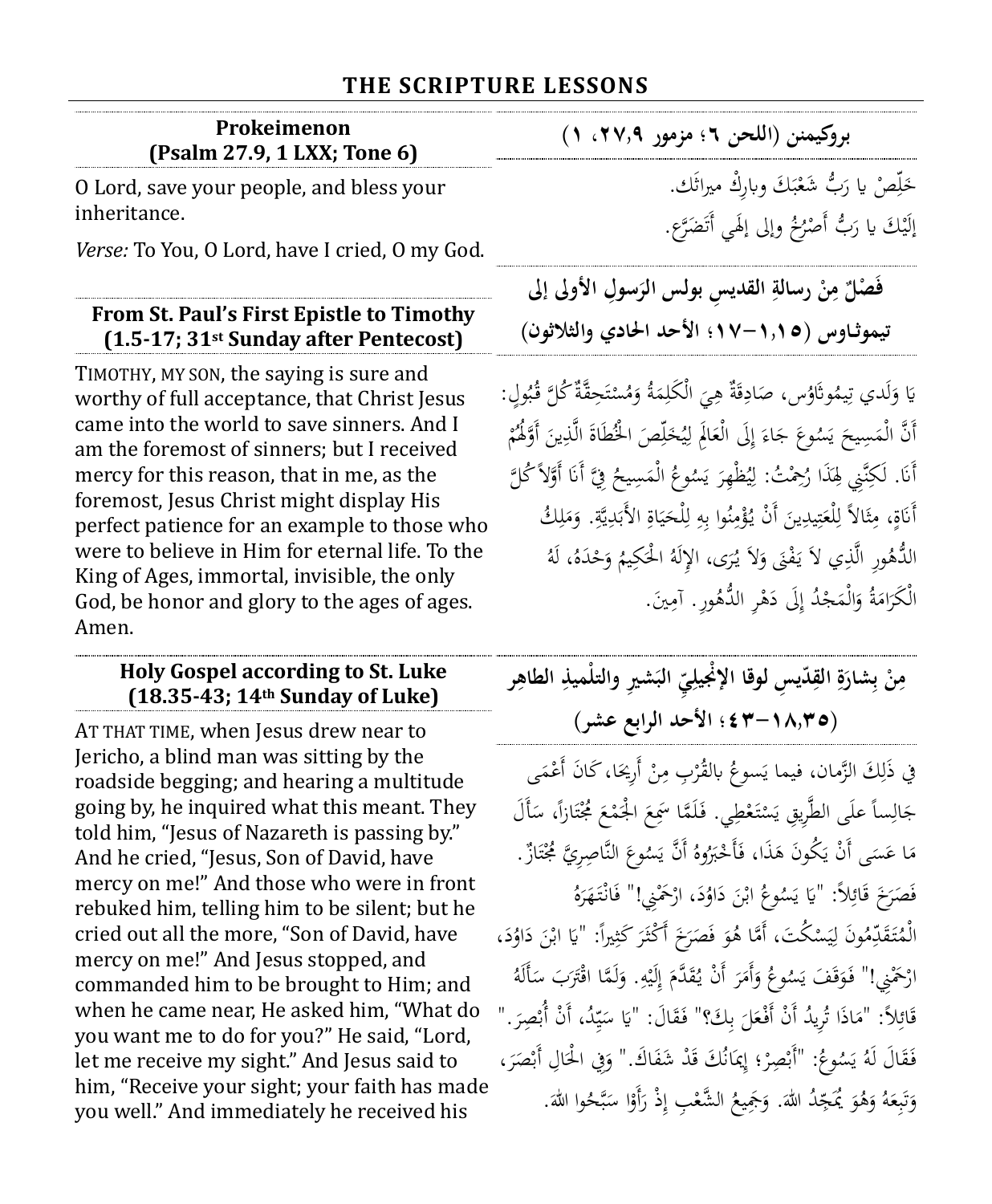sight and followed Jesus, glorifying God; and all the people, when they saw it, gave praise to God.

# **HOLY OBLATIONS AND PRAYER REQUESTS**

- By the Cathedral Community, for the health of Patrick Haddad, who is being tonsured a *psaltēs* this day at St. George Church in Boston, and for the repose of Fr. Nicholas Neyman (40-day memorial).
- By Ouberto, Jacqueline, Victoria, Joseph, Aaron and Layal Badaro, for the repose of Jacqui's brother John Malouf (40-day memorial).
- By Fr. Andrew and Kh. Ruth Andrews, for the health of their son Nicholas Peter on his 27th birthday and for his safe travels.
- By Shadi, Wafa and Jordan Omeish, for the health of son/brother Jad on his 11<sup>th</sup> birthday.
- By Saleh and Elen Saleh, for their own health, for the health of newborn grandson Justin Saleh and the health of his parents, Ziad and Roula, and his brother, Jayden.
- By the Ayoob and Sadd families, for their health, and in memory of John L. Sadd Sr. (35 years departed).
- By the Bshara family: George, Mariam, Mark and Antonio.
- By Ehab, Rania, Sami, Selena and Anthony Dahabreh, for the health of Rania's father, Hani Tadros, and in memory of Ehab's mother, Nawal Hawatmeh Dahabreh.

*To offer Holy Oblations and Memorials please use the form at*  <https://stnicholasla.com/makeaprayerrequest> or call the Cathedral office by Wednesday*.* 

*Note that oblations must only list the following: 1. Names of those offering them, 2. Names of the living and the occasion, and 3. Names of the departed and how long departed.*



### **TODAY'S STUDY TOPIC: LESSON I.6 — GENESIS 22-24 THE SACRIFICE OF ISAAC • A WIFE FOR ISAAC**

All church school classes from first grade on up today will study Genesis 22-24, pages 42-47 in *The Golden Children's Bible*. Adults will study the same text simultaneously with our children.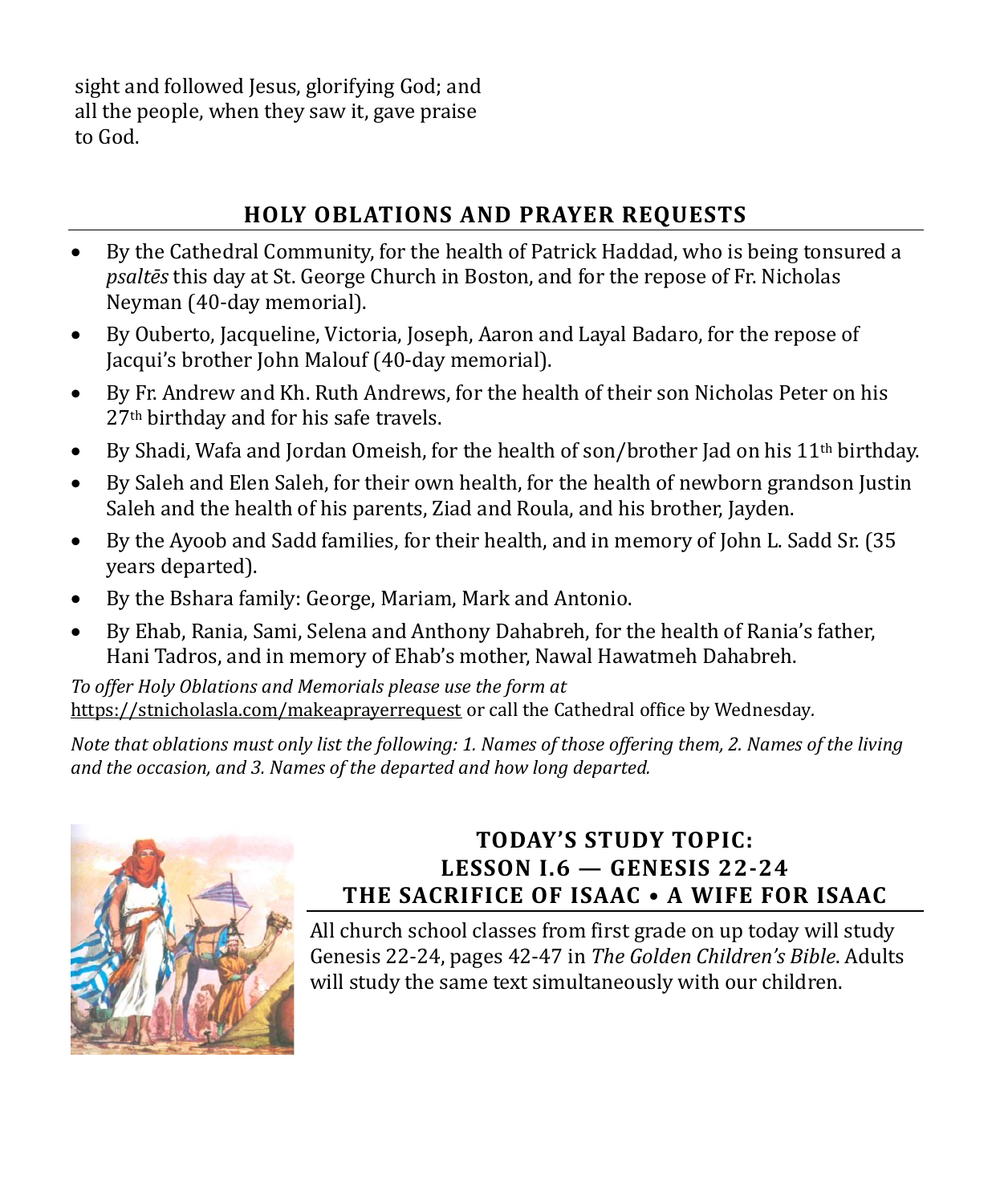

# **THIS IS STEWARDSHIP EDUCATION MONTH: JESSICA NACCACHE WILL GIVE A TESTIMONIAL TODAY**

Over the course of this month, we are reflecting on the question of what should be our fitting response to the Lord, Who has saved us and continues to work in our lives.

• Next Sunday, Fadi Madanat will give a testimonial.

**We will conclude on Sunday, January 30, which is Stewardship Sunday at the Cathe-**

**dral this year.** That is the day we ask all to recommit their faith by pledging to be part of God's work.

*Jesus "saw a poor widow put in two copper coins. And He said, 'Truly I tell you, this poor widow has put in more than all of them; for they all contributed out of their abundance, but she out of her poverty put in all the living that she had.'" (Luke 21.2-4)*



# A N N O U N CE M E N T S

# **PLEASE JOIN US FOR FELLOWSHIP AFTER LITURGY**

Following the dismissal and announcements, come forward for a blessing, then exit via the south (right side) doors, and join us in the Heritage Ballroom for refreshments.

• Coffee hour is hosted today by the Badaro family.

*Please consider sponsoring a Coffee Hour after Liturgy. Bring whatever you would like to share—donuts, cookies, mini bagels, zaatar, etc. What we eat isn't as important as sharing the fellowship of our Cathedral Family. The Ladies Society will provide the coffee and paper goods. Call/text Joujou George (562) 522-1322, or email her at* [ginageorge@verizon.net](mailto:ginageorge@verizon.net) *to reserve a Sunday.*

# **ADDITIONS TO THE COMMUNITY CHRISTMAS CARD**

*The following participants to our Christmas Card were received too late to be included:*

- Robert S. and Adrianne F. Andrews
- Saltieh Ayoub
- Mathew Madain
- Dr. and Mrs. C. Fredrick Milkie
- Antoine and Georgina Nader
- Edmond Ratliff
- Ousama Zabaneh

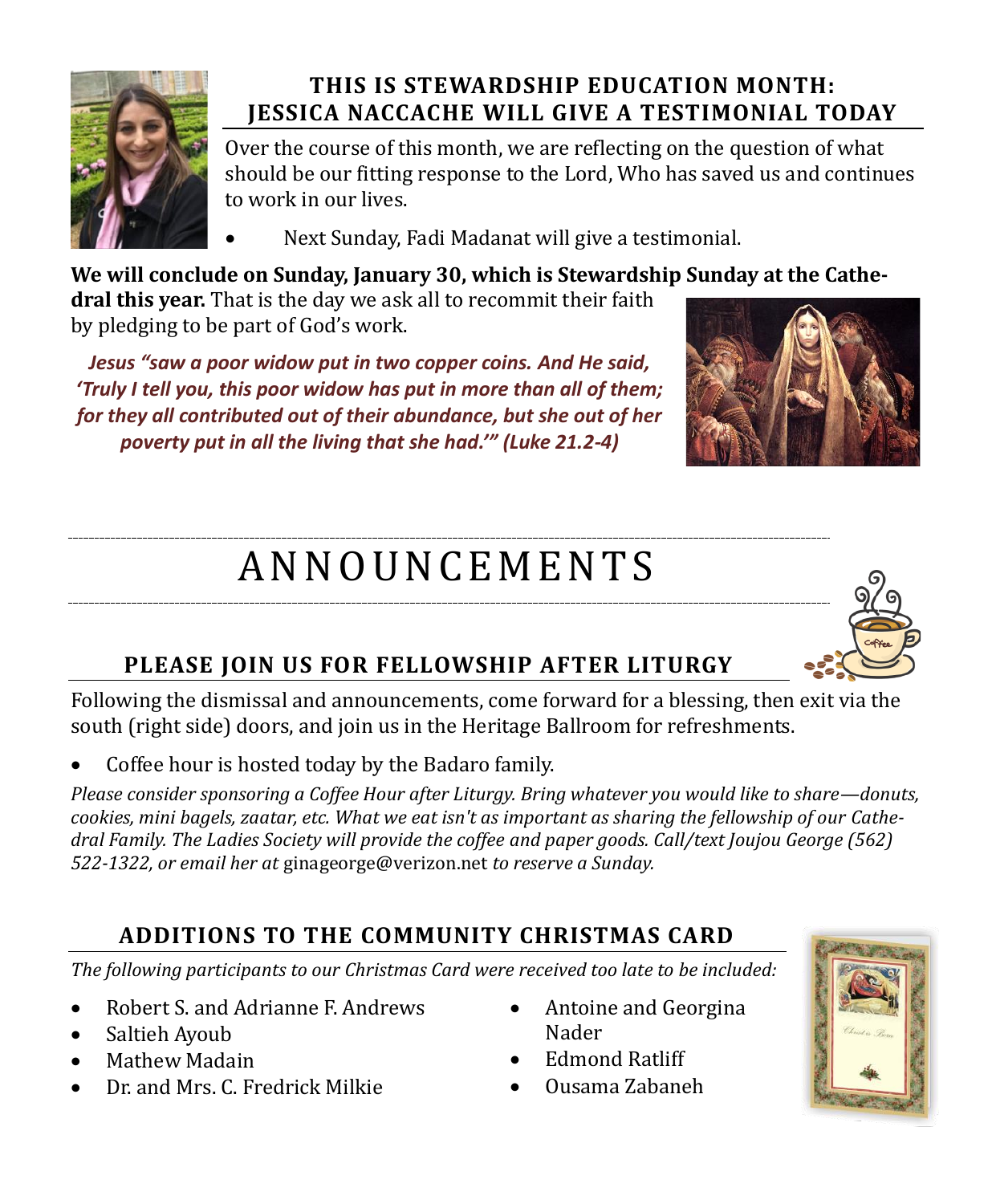## **NOTICE OF ANNUAL CATHEDRAL GENERAL ASSEMBLY MEETING**

Our annual general assembly will be held **after Liturgy on Sunday, February 6**, immediately after the Liturgy and lunch.

- Reports from the organizations and financial reports are being compiled in a packet and will be made available via a download link to be emailed in advance of the meeting. A few paper copies will also be printed and made available for those who desire them.
- If you are possibly interested in serving God through the Cathedral Council or would like to nominate someone else, please talk to a member of our nominations committee, John Nahas (818-438-9707), Fadi Madanat (909-215-9108), Patrick Haddad (818-428-5915) or Scott Ratliff (232-270-1347), by January 30. Nominations 'from the floor' must go through the committee, prior to the meeting. Candidates must be in exemplary spiritual and temporal standing, at least 18 years of age and members of the Cathedral for at least one year. Candidates must have accepted nomination and signed the Archdiocese standard affirmation form.

## **GOD BLESS YOUR HOME AND ALL WHO DWELL IN IT**

Our celebration of Epiphany includes taking the blessed water to the homes of all our parishioners. Thus Fr. Nabil would like to come and visit with you, get to know you, pray with you and ask God to bless your home. Kindly return the coupon below to request your house blessing.



|                                                                                            | <b>House Blessing Scheduling Form</b>                                       |  |
|--------------------------------------------------------------------------------------------|-----------------------------------------------------------------------------|--|
|                                                                                            | Telephone ________________________                                          |  |
|                                                                                            | Email ____________________________                                          |  |
|                                                                                            | Check ALL Possible Days: □ Sun □ Mon □ Tue □ Wed □ Thu □ Fri □ Sat          |  |
|                                                                                            | Check ALL Possible Times: $\Box$ Mornings $\Box$ Afternoons $\Box$ Evenings |  |
| □ Do not schedule me for a house blessing at this time. I will call Father when I'm ready. |                                                                             |  |
|                                                                                            | Please place in tray in church, or mail back as soon as possible.           |  |